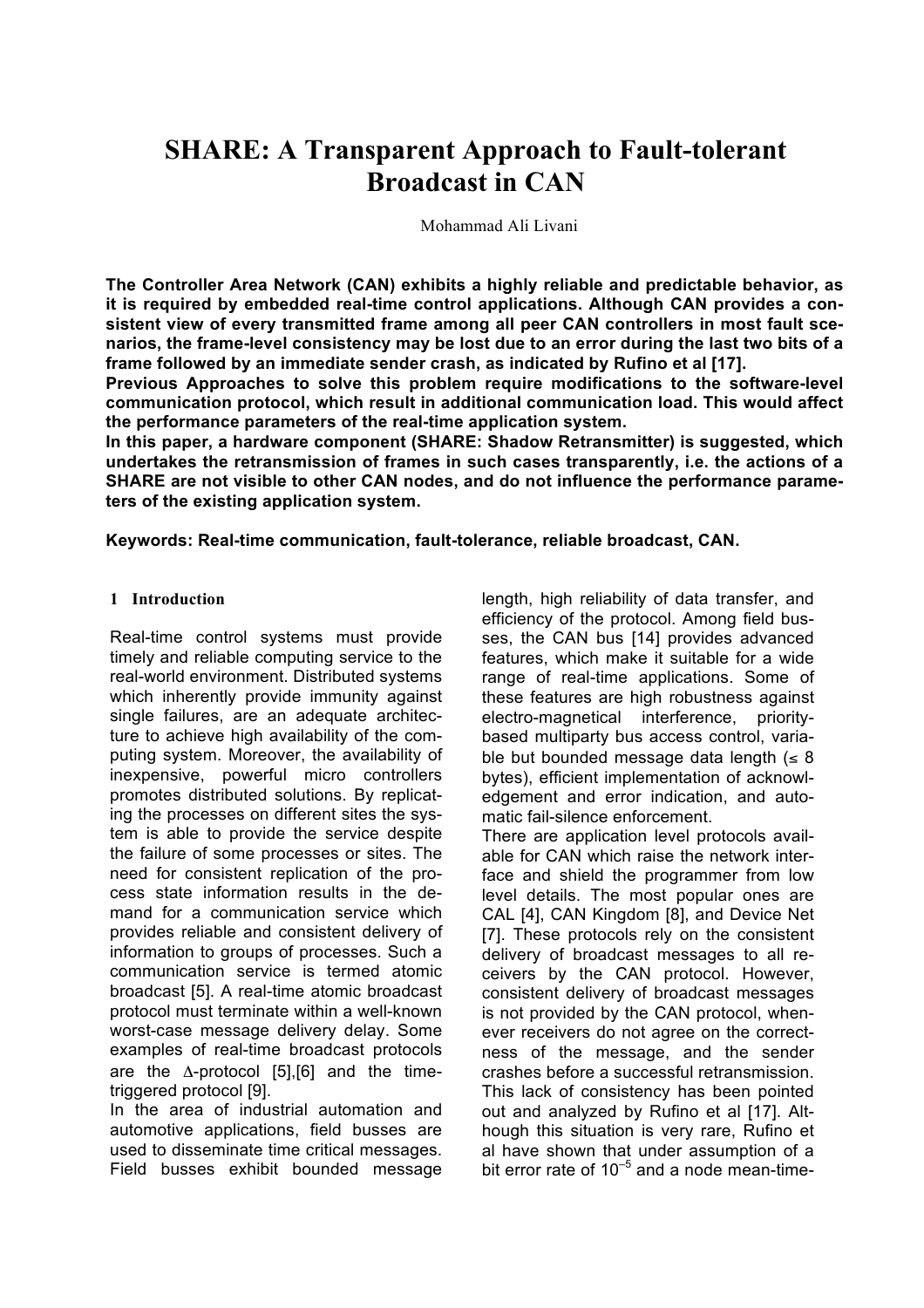

**Fig. 1: CAN bus connection (wired-AND)**

to-fail of  $10<sup>4</sup>$  hours, the mean time to such an *inconsistent message omission* is 3.98 x 10<sup>-8</sup>, which is low enough to justify its consideration in safety critical applications, where the system's mean-time-betweenfailures must be higher than  $10^9$  hours. They also have introduced a reliable broadcast protocol based on (sender-initiated)  $commit$  frames<sup>1</sup> and message retransmission by receivers upon timeout. This solution results in transmission of at least one additional frame for every broadcast message, and can lead to bandwidth shortage. It is not applicable to many existing systems, because of its impact on the bus schedulability. Considering the CAN bandwidth as a restricted resource, an optimal solution would detect this failure situation and retransmit the message only if necessary.

This paper is organized as following. Section 2 surveys the mechanisms of the CAN protocol to achieve consistent broadcast. It is shown that a consistent delivery of broadcast messages in presence of faults is not guaranteed by the CAN protocol itself. Section 3 reviews some approaches to achieve fault-tolerant broadcasts in CAN. Section 4 introduces a new approach to provide consistent delivery of broadcasts in CAN transparently by Shadow Retransmitters. A summary concludes the paper.

l

#### **2 Broadcast Consistency in the CAN Protocol**

#### **2.1 Mechanisms in the physical layer**

The global consistency in the CAN bus is based on the fact that all nodes (including the sender) scan the value of every bit – at a 'safe' sample point – while it is transmitted. Hence all correct nodes have a consistent view of every bit.

Since the physical connection of the CAN bus (Fig. 1-A) is extremely robust against electro-magnetical noise, the signal level sensed at the sample point, reflects reliably the currently valid bit-value to be observed by all nodes.

The nodes of the CAN-Bus are connected logically via a wired-AND or, alternatively, a wired-OR function. In a wired-AND connection – as implemented in popular CAN controllers – a '1' is a recessive bit and a '0' is a dominant bit (Fig. 1-B). Whenever different bit-values are put on the bus by different nodes simultaneously, the logical AND function of them is observed by all nodes. In the rest of the paper, the wired-AND connection is assumed.

# **2.2 Mechanisms in the data link layer**

# *Error and Overload frames.*

The Error Frame and the Overload Frame have identical structures. They both consist of six dominant bits without bit stuffing. Thus, they can be only distinguished by the time when they are transmitted. An error frame may be started only within a data or RTR frame, in order to interrupt the current transmission and signalize an error. An overload frame, however, may be started only immediately after the successful transmission of a data or RTR frame in order to indicate that a node is temporarily not able to accept further data frames due to an internal overload condition.

# *Error signaling.*

Whenever a CAN node detects an error, it switches to the error signaling mode, and transmits an error frame. This violates either the bit stuffing rule or the frame format, and ensures that all other CAN nodes detect an error, too. After sending an error frame, a CAN node waits for all other nodes

<sup>1</sup> It is suggested in [17] to use RTR frames by the sender, to signalize the successful transmission. Since RTR frames are not received by hosts, the right choice would be an empty data frame.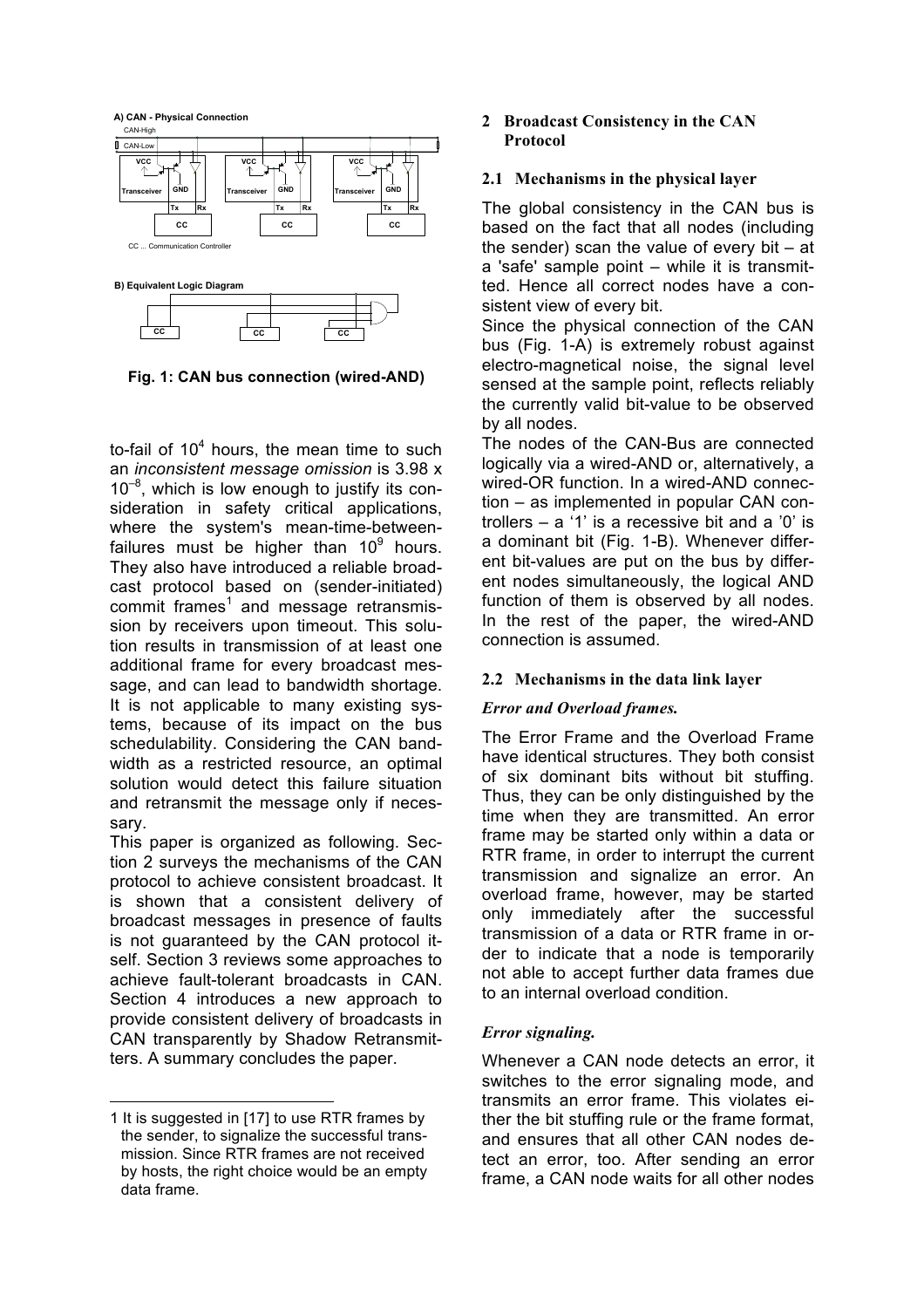| Error cause     | Detection time and         | Effects of the error                       | Retransmission      | Frame level    |
|-----------------|----------------------------|--------------------------------------------|---------------------|----------------|
|                 | place                      |                                            | time                | inconsistency  |
| Any cause       | Before EOF-1               | Error frame, all receivers drop the frame  | Any time            | N <sub>0</sub> |
| Any cause       | $EOF - 1$ by all nodes     | Error frame, all receivers drop the frame  | Any time            | N <sub>0</sub> |
| Faulty sender   | $EOF - 1$ by sender        | Error frame, all receivers accept the data | Any time $< \infty$ | No (duplicate) |
| Faulty sender   | $EOF - 1$ by sender        | Error frame, all receivers accept the data | Never (crash)       | N <sub>0</sub> |
| Faulty sender   | $EOF - 1$ by all receivers | Error frame, all receivers drop the frame  | Any time            | N <sub>0</sub> |
| Faulty channel. | $EOF - 1$ by some but      | Error frame, some receivers drop the       | Immediately         | No (duplicate) |
| faulty receiver | not all receivers          | frame, some receivers accept it            | after error frame   | at some rec.)  |
| Faulty channel. | $EOF - 1$ by some but      | Error frame, some receivers drop the       | Interfered by       | Ambiguous      |
| faulty receiver | not all receivers          | frame, some receivers accept it            | other frames        | ordering       |
| Faulty channel. | $EOF - 1$ by some but      | Error frame, some receivers drop the       | Never (due to       | Inconsistent   |
| faulty receiver | not all receivers          | frame, some receivers accept it            | sender crash)       | delivery       |
| Any cause       | EOF; also by sender        | Receivers accept data, sender retrans-     | Any time $< \infty$ | No (duplicate) |
|                 |                            | mits                                       |                     |                |
| Any cause       | EOF; also by sender        | Receivers accept data, sender retrans-     | Never (crash)       | N <sub>0</sub> |
|                 |                            | mits                                       |                     |                |
| Any cause       | EOF; not by sender         | No effect, no retransmission               | ---                 | N <sub>0</sub> |

**Table 1. Effects of errors in CAN depending on their detection time and place** (EOF is the last bit of the frame, and EOF–1 is the last but one bit)

to finish their error frames (i.e. until it detects a recessive bit). A new data or RTR frame may start 11 bit-times after the bus level becomes recessive.

#### **2.3 Inconsistency in CAN**

Although CAN applies several techniques at the physical and data link layer to ensure reliable and consistent data transfer, inconsistencies among different CAN nodes are still possible.

The lowest level of inconsistency that is observable in a CAN bus, is the inconsistent view of a bit. Depending on when and why an inconsistency at the bit level happens, it is either repaired by error detection and error signaling mechanisms, or it grows to an inconsistency at the frame level, i.e. an inconsistent view of the frame status among different CAN nodes.

Table 1 shows the possible causes and effects of bit level errors in CAN. A detailed analysis is given in [10].

#### **2.4 Anonymous error signaling constituting a weak-point**

The data collected in Table 1 show clearly, that a frame-level inconsistency is caused whenever an error is detected at the end of a frame, and the CAN nodes are not able to achieve consensus on whether to discard the frame, or to accept it.

The reason of this lack of consensus is that it is not possible to indicate an error of the last bit of a frame – the error indication would seem to be an overload frame. Hence receivers are forced to ignore an error of the last bit of a frame.

However, if some but not all of the receivers detect an error in the last but one bit of a frame, they will discard the frame, and start an error signal immediately after the error detection, i.e. at the last bit of the frame. Every other receiver will then detect an error in the last bit. Those receivers will accept the frame, and inconsistency at the frame level occurs. In order to recover from this inconsistency, the CAN protocol specifies that a sender retransmits the frame upon the detection of an error in the last bit of a frame [14].

If the retransmission of a faulty frame could be guaranteed, the frame-level inconsistency would be repaired by detecting and discarding duplicate frames, and achieving consensus on the delivery order [12]. But if the sender crashes before a successful retransmission, then the frame is not retransmitted, resulting in inconsistent delivery.

In the following theorem it is shown that a frame-level consistency cannot be guaranteed by the CAN protocol itself.

*Theorem 1.* By using the error handling mechanisms of the CAN protocol, CAN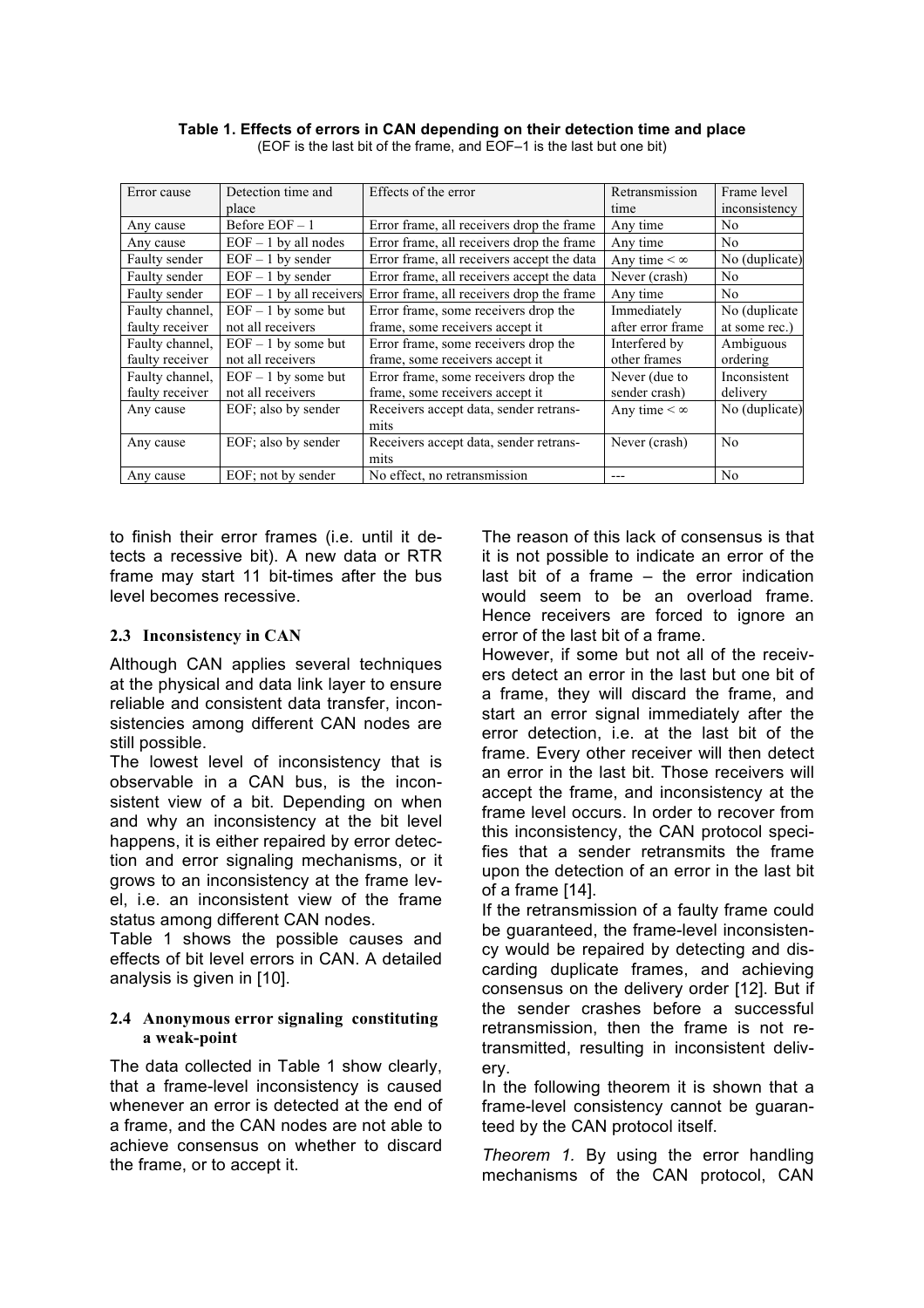nodes cannot always achieve consensus on accepting or rejecting a frame.

*Proof.* The proof is based on the following facts:

- i. For each frame, there must be a time where the frame is accepted, if it is not corrupted until then, and it is discarded, if an error was detected earlier. Let's call it the validation point. In CAN, the validation point is the beginning of the last bit of the frame.
- ii. When a node decides to send an error frame, other nodes observe the error frame not before the following bit-time.

Due to these facts, if a subset of nodes detect an error at the last bit before the validation point, they must discard the frame. Although they immediately initiate an error frame, this error frame will be observed by other nodes after the validation point, thus they will accept the frame. Of course, those nodes will observe an *error frame* immediately after the validation point, but they may not discard the frame in this case. This is because those nodes cannot be sure that they are observing an *error frame* and not, for instance, a burst of dominant bits caused by physical faults.

If a node discards a frame due to the observation of an 'error frame' immediately after the validation point, and this 'error frame' is actually a burst error, it is possible that some other nodes in the system will observe this burst one bit later. Hence, those nodes would accept the frame and the result would be again a frame-level inconsistency. □

The inconsistency noticed above, is a fundamental problem whenever diffusing simple signals (e.g. 6 dominant bits) without authentication, to broadcast information (e.g. detection of an error). Since such signals are not authentic and can be produced by a faulty component (or a noisy channel), they cannot reliably lead to a consensus among all observers.

#### **3 Consistent Broadcast Delivery by High Level Protocols**

Consistent delivery of broadcast messages means that every message is either delivered correctly to all operational receivers at the protocol termination time, or to none of them at all. In order to decide on the delivery of a message at the protocol termination time, either all operational receivers must have received the message, or global agreement must be achieved, that at least one receiver has not received it. Reliable message transmission to all operational receivers can be ensured under anticipated fault conditions by appropriate retransmission mechanisms and resource adequacy [5] [6] [9] [13] [17]. A global agreement on the fact that at least one receiver failed to receive a message, however, needs at least a phase of individual acknowledgments and a phase of commitment, resulting in a two-phased commit protocol [1] [2] [3] [15] [20].

In the following, some approaches are described, which aim at achieving consistent broadcast delivery in the CAN bus.

# **3.1 The EDCAN protocol**

The EDCAN (CAN Eager-Diffusion) protocol [17] is based on a multiple transmission policy similar to [6]. It has been developed to cope with the frame-level inconsistency of CAN and immediate sender crash. According to the EDCAN protocol, every node attached to the CAN bus keeps track of the bus traffic, and attempts to retransmit every frame that it receives. The protocol recognizes duplicates of the frames, and if a node observes a certain number of duplicates of a frame (Rufino et al named this number the *inconsistent omission degree*), it does not retransmit the frame any more.

The EDCAN protocol ensures the consistent delivery at the cost of a considerable portion of the bus bandwidth. E.g. in the simplest scenario with an "inconsistent omission degree" of 1, every receiver of a frame attempts to retransmit the frame until it receives a duplicate of it. Thus every frame is retransmitted at least by one receiver. However, after receiving the duplicate at a receiver, the protocol takes more than a few µ-seconds to decide on canceling the retransmission in the CAN controller. Since a transmission request can be cancelled only within 3 bit-times from the beginning of the bus-idle period, at high bus rates the frames are often retransmitted twice, resulting in an additional communication overhead of 200%.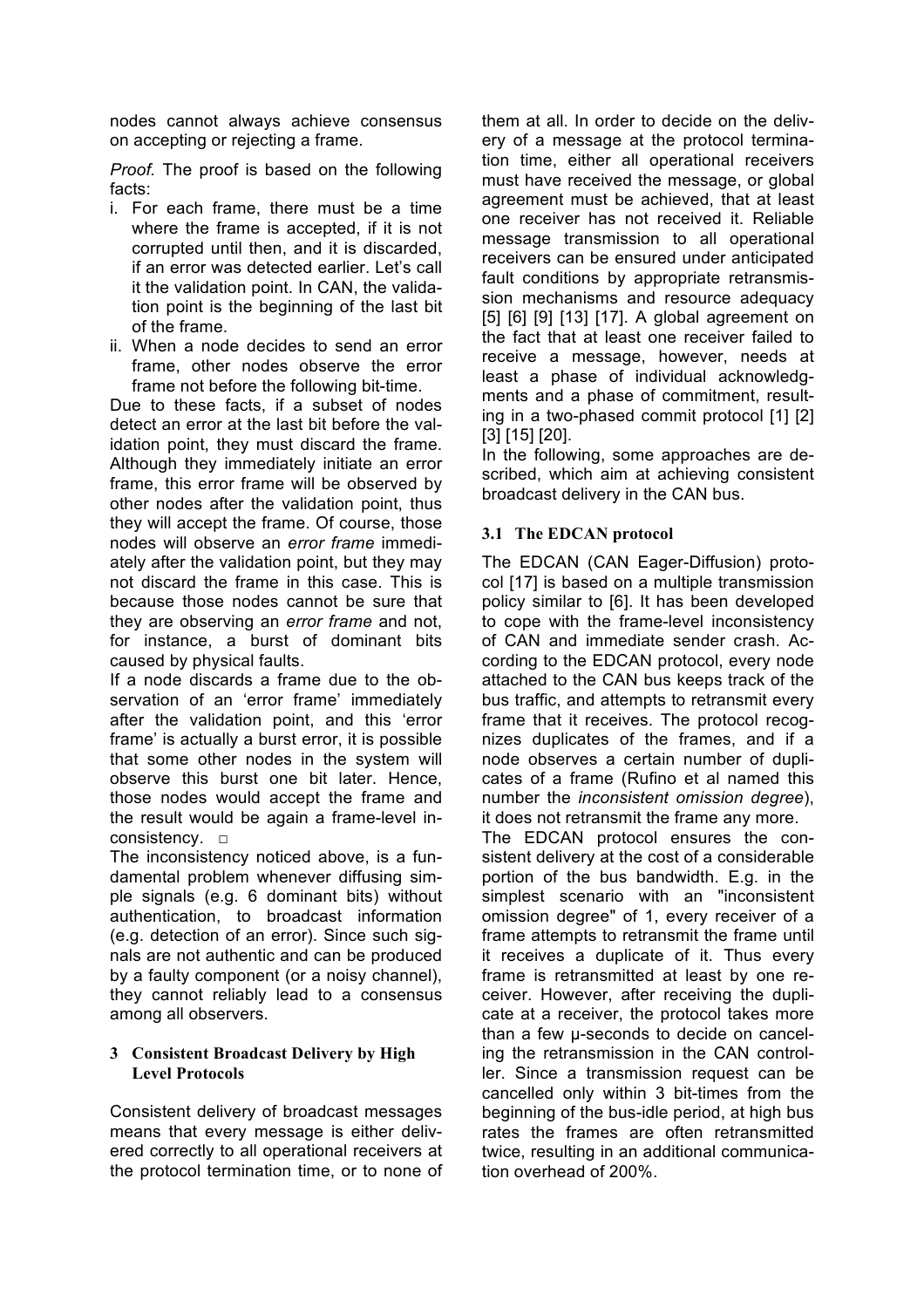# **3.2 The RELCAN protocol**

Rufino et al. have also proposed a more efficient protocol called RELCAN [17], which uses the EDCAN protocol only when the receivers assume that the original sender has crashed. According to this protocol the sender first transmits the data frame, and immediately thereafter it transmits a short confirm frame without data. If a receiver receives the confirm frame within a given time period, it delivers the data to the application. Otherwise, it starts the eager diffusion of the data frame. Due to this "lazy diffusion" policy, the protocol needs less than 100% additional overhead in fault-free situations.

A problem related to the above approaches, is that the frames are retransmitted by ordinary nodes running application software. Thus a faulty application software on a node may manipulate the contents of received messages, before they are retransmitted by that node. This results in the Byzantine agreement problem. In order to obtain consistent data at the receiver sites, several retransmissions by different nodes may be necessary [1], or the communication subsystem of the nodes must be implemented as an independent hardware/software module with a well-defined data interface to the host, e.g. a FIFO dualported memory in each direction [16]. While the first solution consumes at least 80% of the restricted bus bandwidth, the second one demands for at least an additional microprocessor and a dual-ported RAM component at each node, resulting in high additional hardware costs.

#### **4 Fault-tolerant Broadcast Using Shadow Retransmitters**

As we can see in Table 1, CAN ensures reliable frame transmission (sometimes with duplicates or ambiguous ordering) unless a sender crashes after an inconsistent transmission of a frame, and before its successful retransmission. In this case a permanent frame-level inconsistency is caused.

The approach presented in this paper, solves the problem of the crashed sender by dedicated nodes, which act as 'Shadow Retransmitters' (SHARE's). These nodes detect the situations where an inconsistent frame transmission is possible, and retransmit the frame *simultaneously* with the original sender. Since the sender and all SHARE's retransmit *identical* frames simultaneously, these frames are transmitted as a single physical frame. Hence the network components will detect no conflicts, and the redundancy is not visible to them.

A frame is retransmitted by a SHARE only in situations where a retransmission by the original sender may be required, too. Thus, in real-time systems adequate bus resources must be provided for such retransmissions even when no SHARE's are used. Unlike other fault-tolerant broadcast protocols, the SHARE approach causes no additional communication overhead in faultfree situations.

This results in a transparent reliability improvement in the sense that the SHARE mechanism can be applied in an arbitrary CAN bus to achieve consistent broadcasting, without having to change the system components and scheduling. Existing CAN solutions may add an appropriate number of SHARE's to the bus in order to ensure consistent frame delivery even in the case of an inconsistent frame transmission followed by immediate sender crash.

The detection of a possible frame-level inconsistency is based on a simple fact: a frame-level inconsistency is possible if at least one non-faulty node starts an error frame in the last bit of a data frame (let's call it bit EOF). In this case, the sender is expected to retransmit the frame immediately. Thus SHARE's should also immediately retransmit a frame, whenever they observe an error frame starting at bit EOF. To tolerate the crash of the SHARE components, several SHARE's can be added to the bus.

# **4.1 Analysis of different error scenarios**

Since SHARE's retransmit CAN frames whenever they detect a sequence of 6 dominant bits starting at bit EOF, the retransmission is performed only if a framelevel inconsistency is likely. Following is a discussion on the possible scenarios of error detection, which shows that SHARE's perform the retransmission whenever a frame-level inconsistency is possible: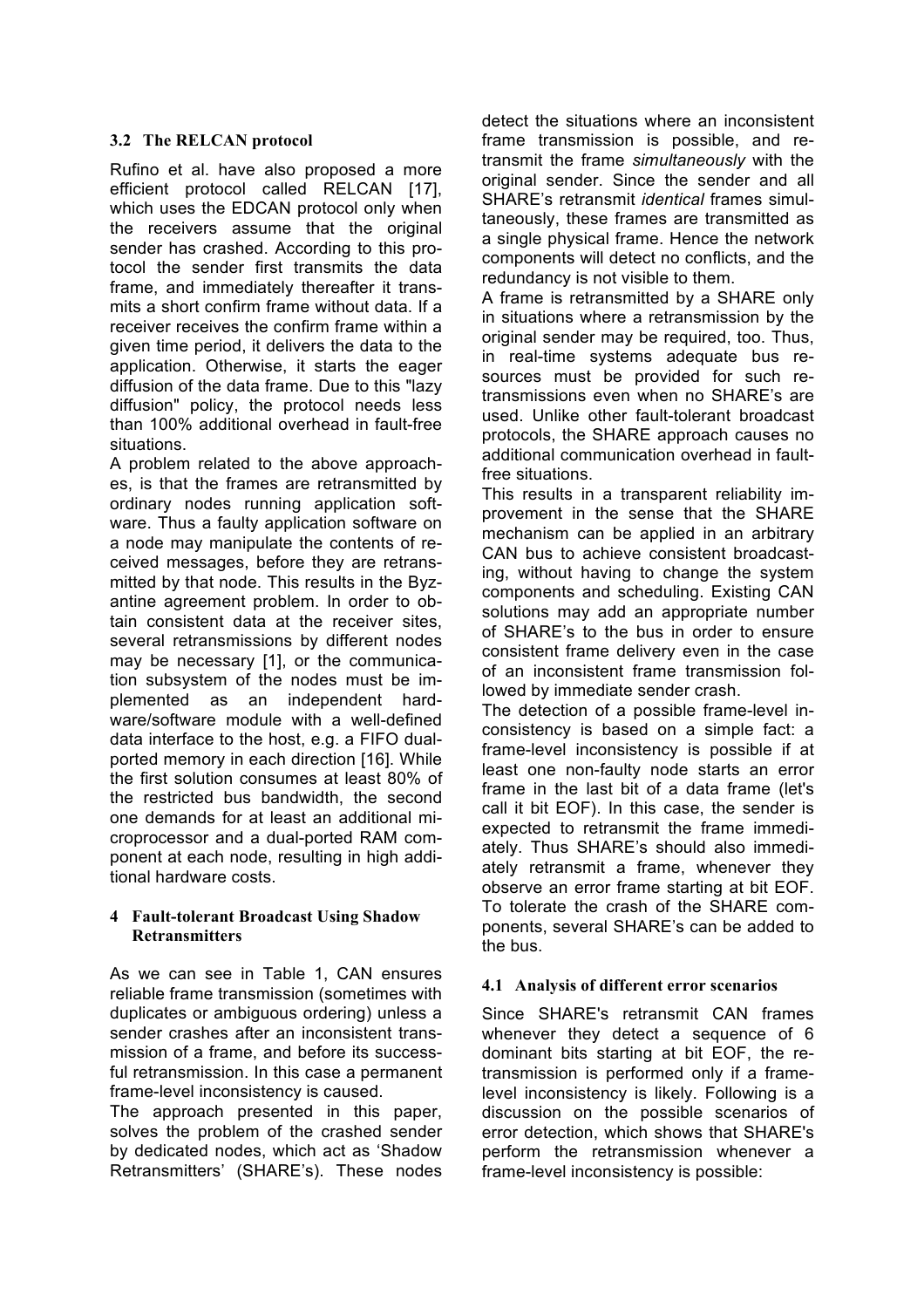1. *No node detects an error before EOF but at least one node detects a dominant bit sequence starting at EOF*: in this case, all receivers will accept the frame. If any SHARE detects this bit sequence, and the sequence is at least 6 bits long, then the SHARE will retransmit the frame. This sequence is very likely to be an error frame. In this case, the original sender will detect it and retransmit the frame unless it crashes.

If the original sender does not detect the bit sequence at EOF, it won't retransmit it. In overload situations, it is possible that the retransmission by the SHARE is delayed until the original sender attempts to send a new frame with the same identifier. This could cause multiple collisions between the old and the new frame, and eventually the sender and SHARE could switch to bus-off state. In order to prevent this serious failure, SHARE's cancel the currently retransmitted frame upon transmission error detection. Thus only one single collision is possible between the retransmission of old data and the transmission of the new data. But this also means that SHARE's do not *always* perform the necessary retransmission.

However, under the assumption of a bit error rate of  $10^{-5}$ , a node MTTF of  $10^4$ hours, a message length of 100 bits, and permanent bus overload, the mean time to permanent frame-level inconsistency will be as high as  $3.98 \times 10^{11}$  hours, which is acceptable for safety-critical applications.

2. *No node detects an error before EOF–1 but at least one node detects an error in EOF–1:* in this case, those nodes will start an error frame at EOF, which is observed by all non-faulty nodes including SHARE's. The first group will discard the frame, and the second group will accept it. To tolerate an immediate sender crash after this error, the frame must be retransmitted by SHARE's. In order to guarantee that SHARE's receive and retransmit the frame in this situation, the GAL component of the SHARE locks the bus input on the recessive level during EOF–1 (see the signals RxD1, locked-RxD, and bus-in in Fig. 2). This means,



**Fig. 2: The structure of a SHARE**

that in this scenario all non-faulty SHARE's will retransmit the frame.

3. *At least one node detects an error before bit FOF–1;* in this case, those nodes will start an error frame before EOF. which is observed by all non-faulty nodes. Thus, all non-faulty nodes will discard the frame, and the frame delivery status is consistent. If the error frame starts at EOF–1, and some SHARE's did not detect the error before EOF–1, then those SHARE's will accept and retransmit the frame simultaneously with the sender. Otherwise, either the sender retransmits the frame, or it crashes, but in any case the frame status at all receivers is consistent.

#### **4.2 Transparency and effectiveness of the SHARE approach**

The main advantage of dedicated shadow retransmitters is their transparency. In order to perform the frame retransmission transparently, SHARE's must start the retransmission simultaneously with the sender. Thus after detecting an error frame beginning at the last bit of a frame, a SHARE must become ready to start its retransmission within 10 bit-times. At the maximum bit-rate of 1Mbit/s, a SHARE has no more than 10 µ-seconds to initiate the retransmission of a frame.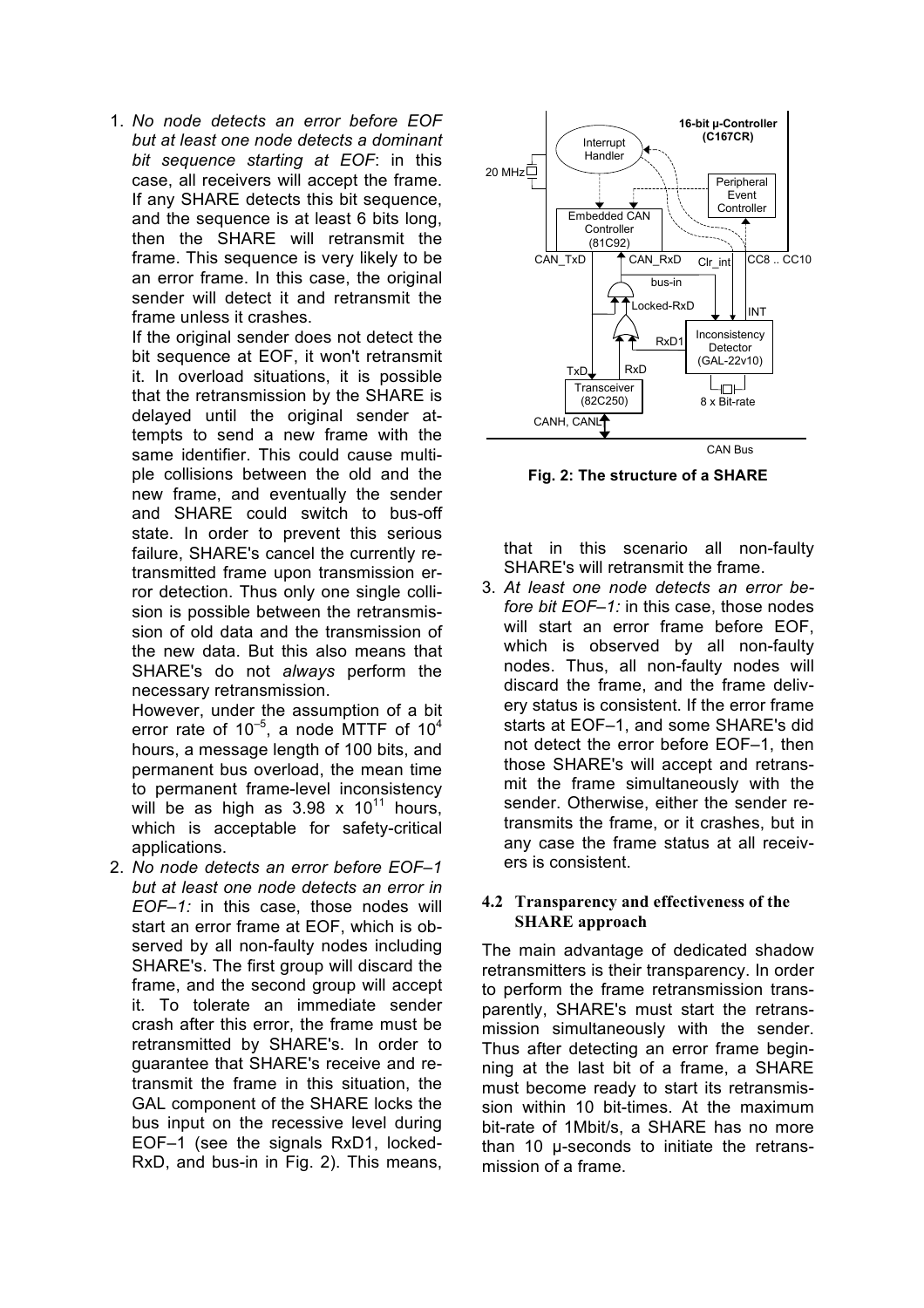The main component of a SHARE is a C167CR micro-controller [18], which has an embedded CAN controller and a Peripheral Event Control (PEC) unit for fast interrupt handling. PEC is a feature that enables transferring a word or byte from a source address to a destination address upon an interrupt. SHARE uses 3 PEC transfer channels to:

- 1) convert the CAN buffer of the last received frame to an output buffer,
- 2) initiate its transmission, and
- 3) enable the next free buffer for receiving the next frame.

Using PEC channels, the whole procedure is completed in less than 3 µs at a processor clock rate of 20MHz, so the SHARE's are fast enough for operating at the highest bit-rate of 1Mbit/s. After the PEC transfers, a software interrupt handler prepares the PEC channels for the next activation.

The error detector is realized by a 22v10 Gate-Array Logic (GAL) which detects a sequence of a Zero, 7 One's, and 6 Zeros. This sequence appears on a CAN bus only in the following cases: 1) an error frame or a burst of at least 6 dominant bits starts at the bit EOF of a data frame, 2) an error frame or a burst of at least 6 dominant bits starts at the bit EOF of a RTR frame, or 3) a burst of at least 6 dominant bits is caused by a fault, 7 bit-times after the end of an error frame or overload frame. In the first case, SHARE has received a valid data frame, which is then retransmitted. In the second and third case, SHARE will transmit the original content of the receive buffer. which is an empty message with the lowest possible priority (ID=  $2^{29}$ -1). Although this value is not a valid CAN ID, C167CR is able to transmit a message with this ID, which is not used by any correct CAN application. Of course, this situation is detected by the software interrupt handler, and the transmission is cancelled as soon as possible.

# **5 Conclusion**

The paper addresses the fault scenarios where a frame-level inconsistency can arise in CAN. A transparent solution (the SHARE approach) which enforces the frame-level consistency in presence of faults, is proposed. In fault-free situations, SHARE's are passive components, and upon detection of a situation where a frame-level inconsistency is possible, SHARE's retransmit the frame simultaneously with the original sender in the same physical frame. Since SHARE components do not retransmit any frames that are not expected to be retransmitted by the original senders, adding SHARE components to a CAN bus does not affect the schedulability of the existing system.

The SHARE approach relies on the properties of the CAN protocol and provides reliable and consistent broadcast delivery. SHARE's can be added to arbitrary application systems with static [19] or dynamic [11] bus scheduling mechanisms.

The paper does not discuss the problem of consistent ordering of the frames. An approach to achieve total ordering of CAN frames, which relies on the frame-level consistency and timely message transmission, is proposed in [12]. Other approaches to achieve consistent ordering of messages in CAN are found in [17] and [21].

#### **References**

- [1] Ö. Babaoglu and R. Drummond: "Streets of Byzantium: Network Architectures for Fast Reliable Broadcasts", *IEEE Tr. Software Eng. 11(6)546-554.*
- [2] K.P. Birman and T.A. Joseph: "Reliable Communication in the Presence of Failures", *ACM Tr. Computer Systems, 5(1):47-76, Feb. 1987.*
- [3] J.M. Chang and N.F. Maxemchuk: "Reliable broadcast protocols", *ACM Trans. on Computer Systems, 2(3), Aug. 1984, pp. 251-273.*
- [4] CiA Draft Standards 201..207: "CAN Application Layer (CAL) for Industrial Applications", *may 1993.*
- [5] F. Cristian et. al.: "Atomic Broadcast: From Simple Message Diffusion to Byzantine Agreement", IEEE *15th Int'l Symposium on Fault-Tolerant Computing Systems, Ann Arbor, Michigan, 1985.*